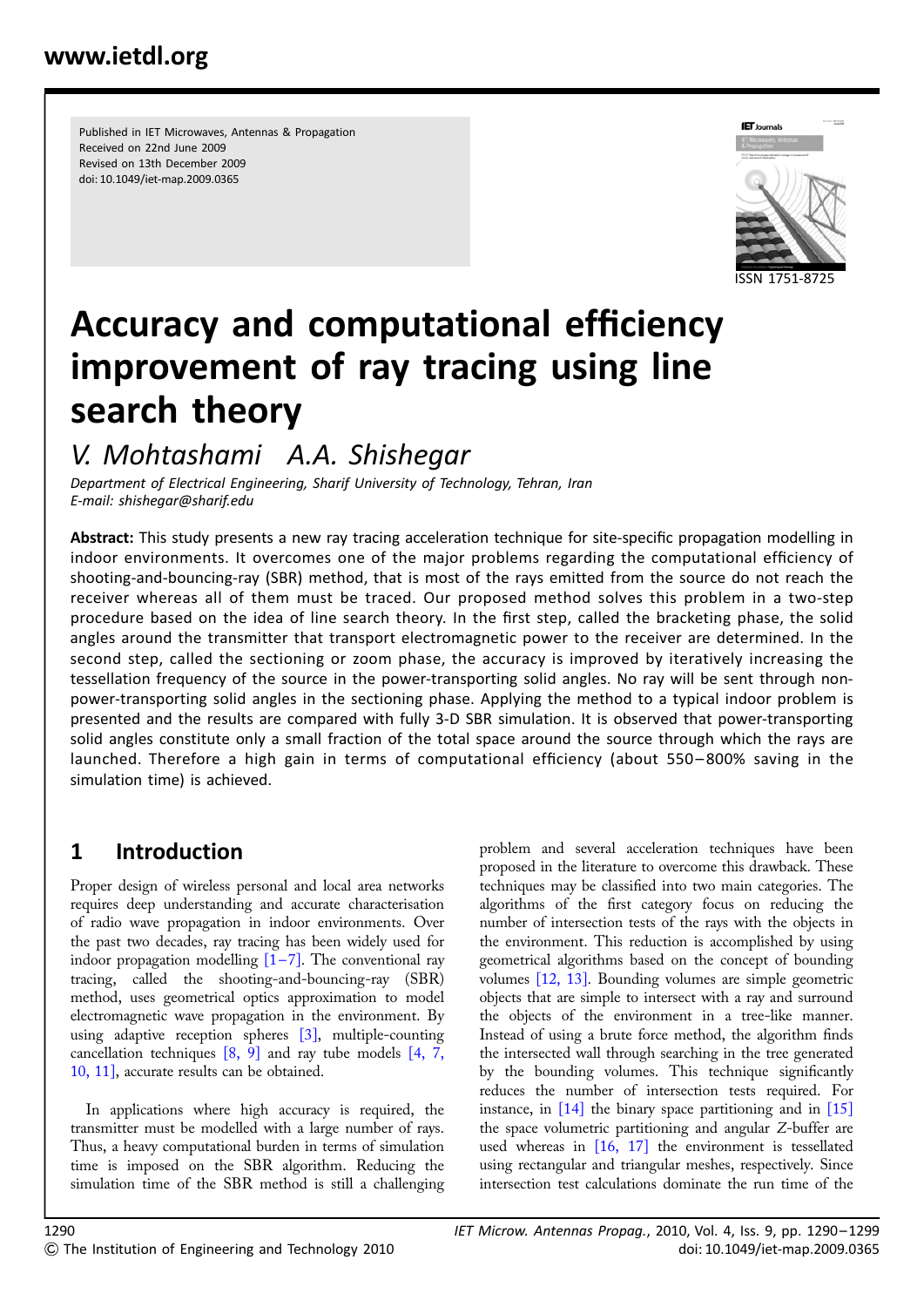SBR method, very good speedup can be achieved by applying these techniques.

If the wavefront of a ray hits more than one wall at a single intersection, the computed reflection and transmission coefficients at the intersection point will not accurately describe the electromagnetic interaction of the ray with the intersected wall. This problem is referred to as space sampling error in computer graphics  $[12]$  and is depicted for a simple 2-D case in Fig. 1a. If a ray intersects a wall at the grazing angle, the probability of space sampling error will increase. The algorithms in the second category of acceleration techniques apply the concept of adaptive supersampling in computer graphics [12]. They start with a small number of source rays. Whenever the wavefront of a ray hits more than one wall at a single intersection, it is split into smaller wavefronts such that each small wavefront hits only one wall. This situation is depicted in Fig. 1b where the wavefront of the parent ray  $r_0$  has been split into three child wavefronts corresponding to the rays  $r_1$ ,  $r_2$  and  $r_3$ . The number of child wavefronts generated by the parent wavefront can be determined adaptively as a function of the current sampling rate (current tessellation frequency of the source) and the remaining power in the ray tube. In electromagnetic applications, this method is referred to as ray tube tracing [10] or ray-beam tracing [11]. The sampling of the space (tessellation frequency of the source) is increased only for the rays whose wavefronts hit more than one wall at a single intersection. Thus, run-time saving is achieved.

One of the major drawbacks of the SBR method is that most of the rays emitted from the source do not reach the receiver. Neither of the two categories of acceleration techniques mentioned above is capable of solving this problem. The reason is that the solid angles around the source with contribution to the total electromagnetic field





 $\alpha$  Parent ray  $r_0$  hits wall 1 whereas its wavefront hits walls 1 and 2 b Decomposition of  $r_0$  into child rays  $r_1$ ,  $r_2$ ,  $r_3$ 

at the receiver remain unknown unless the ray tracing procedure is completed. However, if these solid angles are known a priori, the rays will be launched only through them, resulting in a significant decrease of the computational burden. In this paper, we will present an iterative algorithm to speed up the SBR method based on this idea.

The original contribution of this paper is the presentation of a novel iterative algorithm for increasing the computational efficiency of the SBR method. This acceleration technique finds the power-transporting solid angles around the source and iteratively increases the tessellation frequency of the source within these solid angles. Note that neither of the two aforementioned categories of acceleration techniques takes the power-transporting solid angles into account. They merely perform specific algorithms on all rays regardless of the contribution at the receiver. In contrast, the acceleration technique of this paper considers the receiver location, and traces the rays only in powertransporting solid angles. Therefore a major portion of unnecessary calculations because of non-power-transporting solid angles is avoided. Moreover, our acceleration technique can be effectively combined with other acceleration techniques that are based on reducing the number of intersection tests. This will further speed up the SBR method. The idea of our acceleration technique is inspired from the line search theory in the area of unconstraint optimisation [18, 19]. This acceleration technique provides significant speedup in typical indoor scenarios.

The paper is organised as follows. Our proposed acceleration technique is presented in Section 2. Numerical results, complexity analysis and processing gain in terms of computational time are reported in Section 3. Finally, conclusions are given in Section 4.

### 2 Acceleration technique

In order to provide a high-resolution ray tracing, we present an iterative algorithm. This algorithm is inspired from the line search theory which is widely used in unconstraint optimisation problems [18, 19]. In the next two subsections, first we will describe the concept of line search. Then, we show how the idea of line search can be applied to improve the computational efficiency and accuracy of the SBR method.

#### 2.1 Line search theory

In a typical unconstraint optimisation problem, we wish to minimise a multivariate cost function  $f(x)$  over the entire  $\mathbb{R}^n$  space, where  $x \in \mathbb{R}^n$  is the vector of independent variables. The minimisation procedure is usually accomplished in an iterative manner. Suppose  $x_k$  is the solution (estimated minimiser) at the start of the kth iteration. The updated value of the solution,  $x_{k+1}$ , may be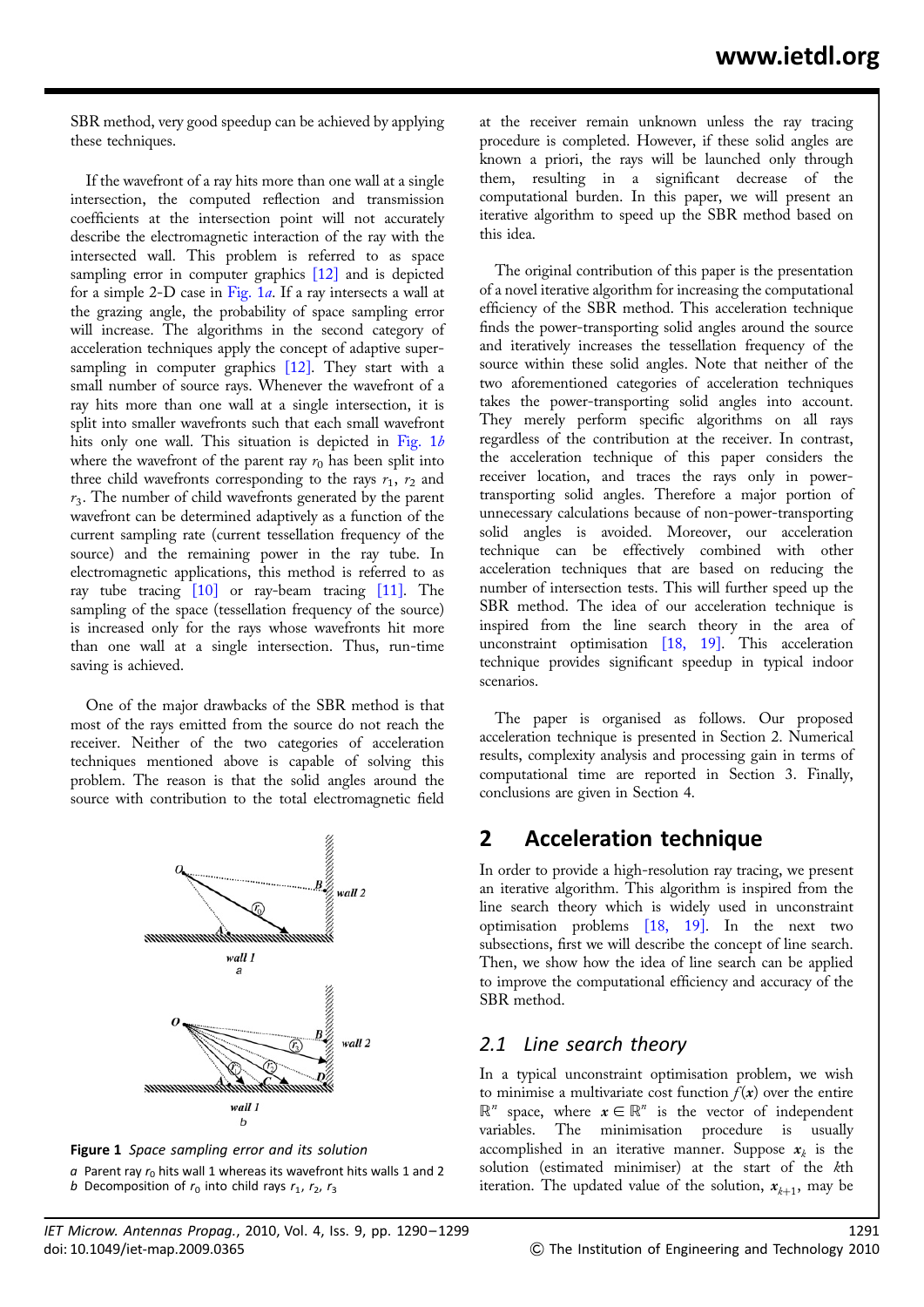computed via the following expression

$$
x_{k+1} = x_k + \alpha_k p_k \tag{1}
$$

where vector  $p_k$  is a descent direction at point  $x_k$ , which guarantees that  $f(x)$  can be reduced if we move from  $x_k$ along this direction. For instance,  $p_k$  can be chosen to be  $-\nabla f(x_k)$ , where  $\nabla f(x_k)$  denotes the gradient of  $f(x)$  at  $x_k$ . The scalar  $\alpha_k$ , which has a positive value, is called the step length. It determines how far to move along  $p_k$ . There always exists a tradeoff in choosing the step length. We would like to choose  $\alpha_k$  to give a substantial reduction of  $f$ , but at the same time, we wish not to spend so much time on making the choice. The ideal choice would be the global minimiser of the univariate function  $\varphi(\alpha)$ defined by

$$
\varphi(\alpha) = f(x_k + \alpha p_k), \quad \alpha > 0 \tag{2}
$$

This implies that within each step of the main optimisation problem, we are dealing with another optimisation problem that is minimising  $\varphi(\alpha)$ . In general, however, it is computationally too expensive to minimise  $\varphi(\alpha)$  and thus identify the optimal value of the step length. Practical strategies that identify a step length that achieves adequate reduction in  $f$  at minimal cost instead of seeking the global minimiser of  $\varphi(\alpha)$  are called line search algorithms.

A typical line search algorithm is performed in two stages. In the first stage, called the bracketing phase, an interval  $I_0$ containing the exact minimiser of  $\varphi(\alpha)$  is found. The second stage, called the sectioning or zoom phase, performs an iterative procedure starting with  $I_0$ . At each iteration, the initial interval is bisectioned such that only one of the two subsections contains the exact minimiser of  $\varphi(\alpha)$ . This subsection is passed to the next iteration of the sectioning phase and the procedure is repeated. In other words, we zoom on  $I_0$  until we find a small interval containing the exact minimiser of  $\varphi(\alpha)$ . Any value of  $\alpha$  in the final interval can be selected as an estimate of the minimiser of  $\varphi(\alpha)$ .

#### 2.2 Proposed acceleration technique

In the SBR method, it is desirable to model the source with an infinite number of rays. This guarantees accurate reflection and transmission coefficients. Moreover, it ensures that all paths between the transmitter and the receiver are traced and no object in the environment is missed. In practice, however, it is impossible to send out an infinite number of rays. Instead, the source is modelled with a relatively large, but finite number of rays. This implies that there always exists some error in the simulation results. If the number of source rays increases, the error will decrease, but on the other hand, the computational burden in terms of simulation time will also increase. In other words, we are dealing with an optimisation problem in which minimising the cost function (the error in simulation results) is

computationally too expensive. In the rest of this subsection, we present an algorithm based on the concept of line search theory to minimise the error at a computationally affordable cost.

In general, the total ray tracing simulation time, denoted by  $\Delta t$ , can be expressed as

$$
\Delta t = n \times \Delta t_n \tag{3}
$$

where  $n$  is the number of rays emitted from the source (source rays), and  $\Delta t_n$  represents the average time required to trace all rays within the binary tree generated by a single source ray. The term 'binary tree' refers to the tree-like sequence of rays generated by a source ray at the consecutive intersections with the walls of the environment. Each source ray represents a small solid angle around the source and transports some part of its radiated power. The conventional SBR algorithm traces the rays within the binary trees generated by all source rays. However, only a few numbers of binary trees usually contribute to the total electromagnetic field at the receiver. Therefore the field at the receiver can be computed by tracing only the binary trees of the power-transporting solid angles. Consequently, a significant decrease in the simulation time can be obtained. Equivalently, the source can be modelled with a very large number of source rays, but the SBR algorithm traces only the binary trees of the source rays within powertransporting solid angles. Thus, the error in the simulation results (caused by modelling the source with finite number of rays) can be minimised within an acceptable simulation time.

2.2.1 Source model: The source model used in our acceleration technique is taken from  $\lceil 3 \rceil$ . This method uses an icosahedron inscribed in a sphere around the source. The radius of this sphere is determined by the far-field region of the transmitting antenna. A typical icosahedron with 20 identical equilateral triangular faces is depicted in Fig. 2a. To achieve a higher resolution in terms of angular separation between the adjacent rays, each edge of the icosahedron is divided into N equal segments. Afterwards,



Figure 2 Source model

a A typical icosahedron with 20 identical equilateral triangular faces

b Tessellation of one face with the tessellation frequency of  $N = 4$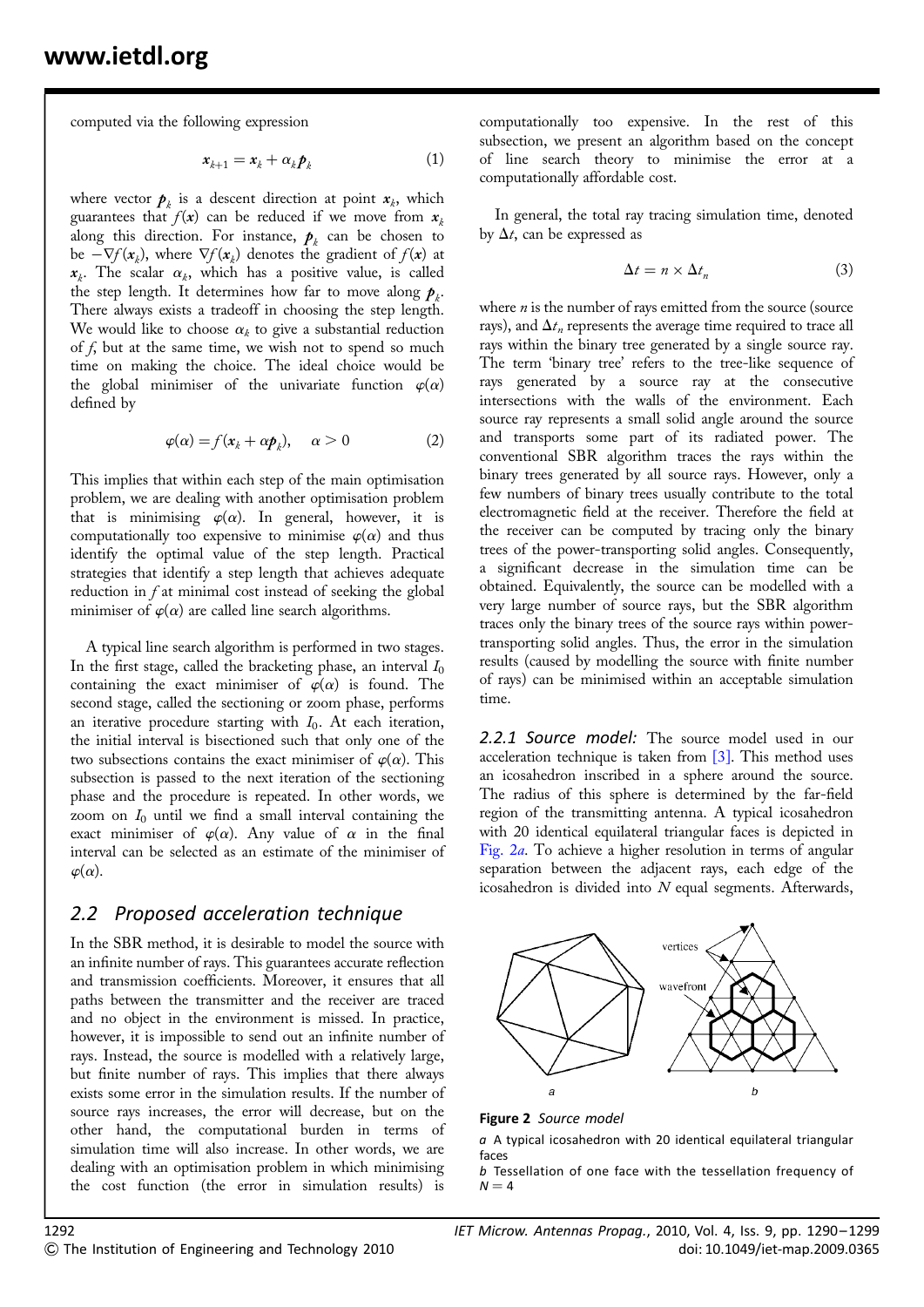lines parallel to the edges are drawn and form a tessellated face as shown in Fig. 2b for  $N = 4$ . The rays with hexagonal wavefronts are launched in the direction from the source to the vertices that are generated on the icosahedron faces. Since the icosahedron is geometrically symmetrical around its centre, in which the phase centre of the transmitting antenna is located, the source rays are uniformly generated with similar wavefronts and nearly identical angular separation. The parameter  $N$  is called the tessellation frequency. The total number of generated

source rays is  $10N^2 + 2$ . Thus, the tessellation frequency controls the resolution of the source model.

2.2.2 Bracketing phase: We now use the idea of line search to improve the computational efficiency of the SBR method. The flowchart of our acceleration technique is depicted in Fig. 3. It is composed of bracketing and sectioning stages similar to the traditional line search. In the bracketing phase, the power-transporting solid angles around the source are determined. Then, the sectioning



Figure 3 Flowchart of proposed acceleration technique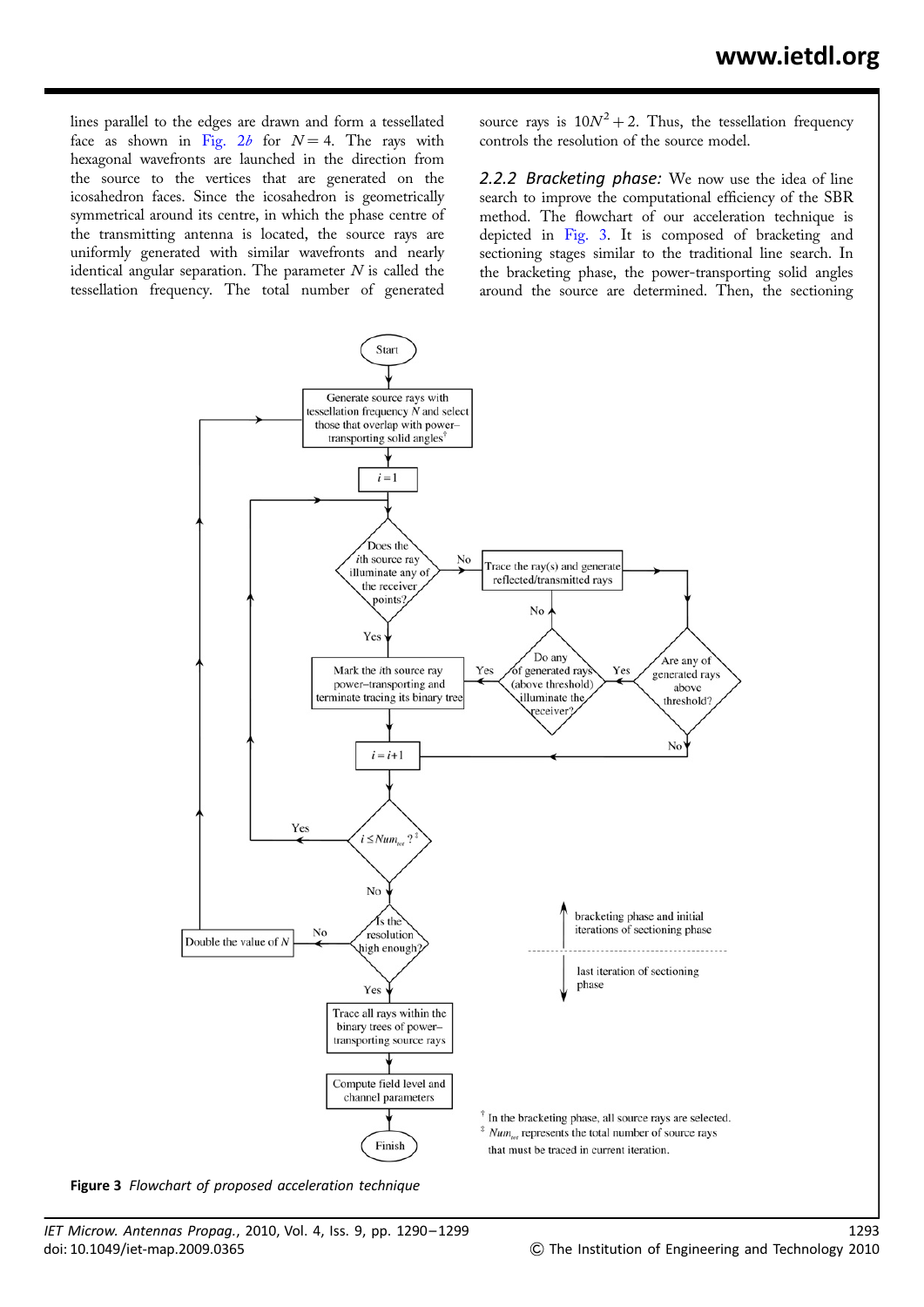phase improves the accuracy by iteratively increasing the tessellation frequency of the source in power-transporting solid angles. No rays are sent out in non-powertransporting solid angles in the sectioning phase.

The bracketing phase starts by modelling the source with a relatively low tessellation frequency. Therefore a few source rays are generated each of which representing a nearly large solid angle. Then, the SBR method is used to trace the source rays. Consider the first source ray. If the wavefront of this ray illuminates the location of the receiver, it is marked as a power-transporting source ray and is passed to the sectioning phase. Otherwise, it is traced and the corresponding reflected and transmitted rays are calculated. Now, we check whether the wavefronts of the reflected and transmitted rays illuminate the receiver location. If the receiver falls within at least one of the wavefronts, the first source ray is marked as power-transporting and passed to the sectioning phase. Otherwise, the reflected and transmitted rays are traced. Each of these two rays generates a reflected ray and a transmitted ray. Thus, we now have four rays to deal with. We check these rays for probable illumination of the receiver. If at least one of them illuminates the receiver, the first source ray is marked as power-transporting and is passed to the sectioning phase. Otherwise, these rays are traced. This procedure is repeated until either the first source ray is found to be powertransporting or the magnitude of all generated rays in the binary tree falls below a predefined threshold without illuminating the receiver.

The rest of the source rays are treated in the same manner as discussed above. We emphasise that the goal of the bracketing phase is to determine the power-transporting solid angles. Utilising the above procedure, the rays within the binary tree of a source ray are traced only if the source ray has not been marked as power-transporting till that specific time. Therefore the ray tracing procedure in the bracketing phase is computationally very efficient. It can be observed in Fig. 3 that during the bracketing phase and the initial iterations of the sectioning phase, the amplitude of the electric field of each ray must be checked to be above the predefined threshold prior to illumination test at the receiver.

2.2.3 Sectioning phase: The goal of the sectioning phase is to improve the accuracy. We note that powertransporting solid angles are determined in the bracketing phase. The rest of solid angles (non-power-transporting solid angles) do not contribute to the electromagnetic field at the receiver. To increase the accuracy, the wavefronts of power-transporting source rays must be decomposed into smaller wavefronts. This will guarantee more accurate reflection and transmission coefficients at each intersection of the rays with the objects in the environment as well as more accurate paths towards the receiver. The choice of the decomposition scheme determines the computational burden of the sectioning phase. One efficient way of wavefront decomposition is to generate the source rays with higher tessellation frequency, but tracing only those rays whose wavefronts overlap, even partly, with power-transporting wavefronts. A deeper insight can be obtained by referring to Fig. 4. Suppose that we have modelled the source with  $N = 4$  in the bracketing phase and the dark solid angle in Fig. 4a has been found to be power-transporting. At the start of the sectioning phase, the icosahedron faces are tessellated with  $N = 8$  to achieve higher resolution as shown in Fig.  $4b$ . The wavefronts of the newly generated source rays are the small hexagons. The dark power-transporting wavefront is also shown in this figure. As observed, seven small hexagons overlap with the dark power-transporting wavefront. Therefore the rays corresponding to these seven hexagonal wavefronts must be traced.

The newly generated source rays whose wavefronts overlap with power-transporting wavefronts are traced using the procedure described in the bracketing phase. At the end of the tracing procedure, the power-transporting solid angles





a Source is modelled with the tessellation frequency of  $N = 4$ . The dark wavefront is marked power-transporting

b Source is modelled with the tessellation frequency of  $N = 8$ . The dark wavefront overlaps with seven lightly shaded small wavefronts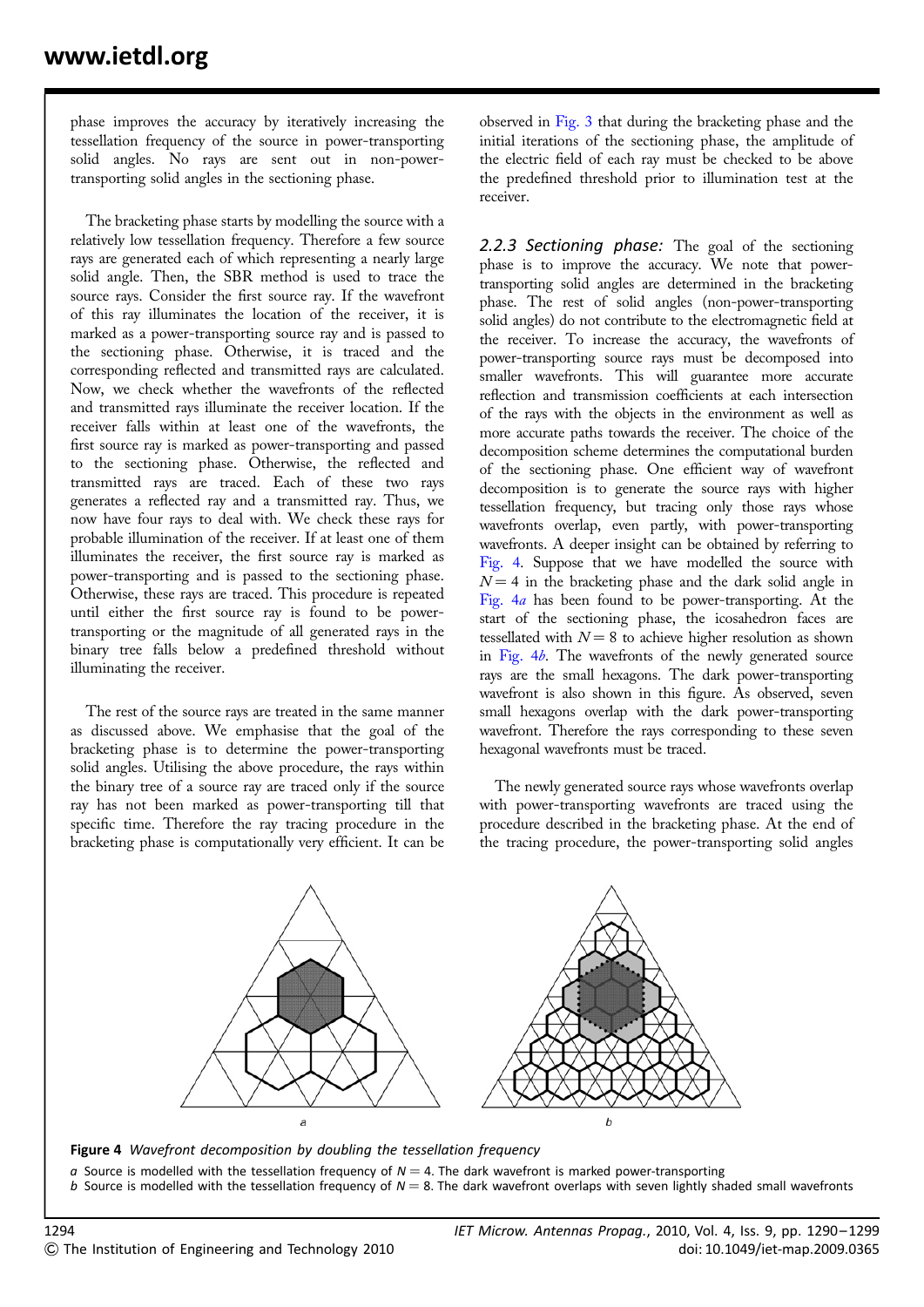with  $N = 8$  are determined. Now, we repeat the above procedure to achieve even better resolution. The wavefronts of power-transporting solid angles (with  $N = 8$ ) are determined on the icosahedron faces. Then, the source rays are generated with a higher tessellation frequency, for example, with  $N = 16$ . The source rays whose wavefronts overlap with power-transporting wavefronts are traced using the procedure described in the bracketing phase. In other words, the sectioning phase improves the accuracy by iteratively increasing the tessellation frequency of the source in power-transporting solid angles.

The sectioning phase continues until the source is modelled with a high enough tessellation frequency. However, as can be observed in Fig. 3, in the last iteration of the sectioning phase we perform a complete ray tracing of the source rays that must be traced, that is all rays within the binary trees of these source rays are traced regardless of their contribution at the receiver. The reason is that the electric field level and other wireless channel parameters are supposed to be computed at the end of the last iteration of the sectioning phase. Hence, the complete information of all rays within the binary trees of power-transporting source rays is required. In other words, the goal of the last iteration of the sectioning phase is different from that of the bracketing phase and the previous iterations of the sectioning phase (for which the only goal was to determine power-transporting solid angles). When the magnitude of all rays falls below the threshold, the ray detection test and multiple-counting cancellation are fulfilled. Now, the field level and wireless channel parameters can readily be obtained in the post-processing stage. We emphasise that power-transporting solid angles constitute only a very small fraction of the total space around the transmitter. Therefore our proposed acceleration technique improves the accuracy at an affordable cost.

2.2.4 Computational complexity: The increment coefficient is an important measure of the computational burden of our proposed method. It is defined as the ratio of the total number of small wavefronts (in a new iteration of the sectioning phase) that overlap with the large powertransporting wavefronts (already detected in the bracketing phase or the previous iteration of the sectioning phase). For instance, if the dark wavefront of Fig.  $4b$  is the only powertransporting wavefront in the bracketing phase or the previous iteration of the sectioning phase, the increment coefficient is seven. This means that seven rays corresponding to the lightly shaded small wavefronts must be traced in the next iteration of the sectioning phase. The lesser the increment coefficient is, the smaller the number of rays that must be traced in the next iteration of the sectioning phase. The value of increment coefficient depends on the amount of increase in the tessellation frequency. The total number of generated source rays equals  $10N^2 + 2$ , which is almost proportional to the square of the tessellation frequency for typical values of  $N$ . Thus, the area of hexagonal wavefronts has a  $1/N^2$  dependence which means that the optimal value of the increment coefficient is the

square of the ratio of the new tessellation frequency to the old one. For instance, the optimal value of the increment coefficient of the case shown in Fig. 4 is  $(8/4)^2 = 4$  whereas its actual value is 7. The partial overlapping of the dark wavefront with the small wavefronts accounts for the deviation of the increment coefficient from its optimal value.

The value of the increment coefficient can be reduced by one unit if we double the tessellation frequency from one iteration to the next. As we can see in Fig.  $4b$ , the centre of the power-transporting wavefront lies exactly on the centre of the totally overlapped small wavefront behind it. This implies that the ray corresponding to this small wavefront is exactly the same as that of the dark wavefront. Since the ray of the dark wavefront was traced in the last iteration, it is not necessary to trace the small wavefront. Thus, the increment coefficient reduces to 6.

The increment coefficient is a function of the number of adjacent power-transporting solid angles as well. Suppose that all three wavefronts of the interior vertices of Fig. 4a have been marked as power-transporting. If the tessellation frequency is doubled as shown in Fig. 5, only 15 rays must be traced in the next iteration. This implies an increment coefficient of five. The increment coefficient is a descending function of the number of adjacent power-transporting solid angles. We will see in the next section that for typical indoor environments, doubling the tessellation frequency results in an increment coefficient between four and five. This value is a little more than the optimal value resulting in an acceptable computational burden.

## 3 Numerical results

To validate our proposed method, a fully 3-D ray tracing code is prepared first. It is important to validate our code prior to presenting numerical results regarding our proposed acceleration technique. To achieve this goal, an electromagnetic problem with an available analytical solution is taken into account and the ray tracing results are compared to this solution. Fig. 6a depicts a 5-GHz vertically polarised half-wavelength dipole antenna that



Figure 5 Increment coefficient decreases when adjacent solid angles are detected at the receiver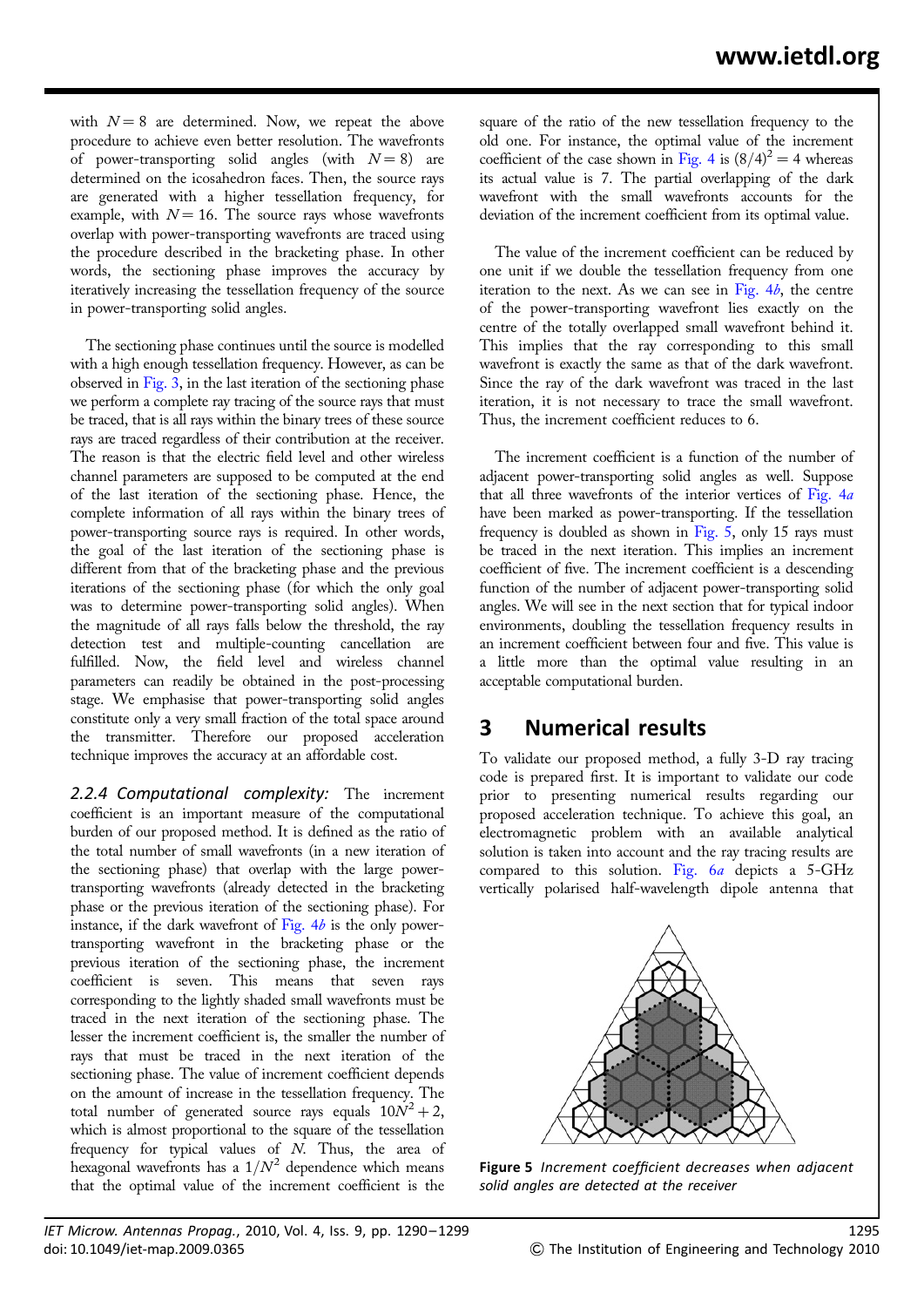

Figure 6 Validation of the SBR method

a A 5-GHz half-wavelength dipole antenna located above a PEC b Magnitude of normalised far-field radiation pattern of the antenna

radiates in free space. It is located one wavelength above an infinite perfect electric conductor (PEC). The far-field electric field of the antenna is calculated by applying the image theory [20]

$$
E(r, \theta, \phi) = 2\sqrt{\frac{\eta_0 P_{\text{rad}} G}{2\pi}} \frac{\cos((\pi/2)\cos\theta)\cos(2\pi\cos\theta)}{\sin\theta}
$$

$$
\times \frac{e^{-j\ell_0 r}}{r} \hat{\theta}
$$
(4)

where  $P_{rad}$  is the radiated power and G is the gain of the transmitting antenna. Moreover,  $\eta_0$  and  $k_0$  are the intrinsic impedance and the propagation constant of the free space, respectively. Clearly, the electric field described by (4) is valid only for  $0 < \theta < \pi/2$ .

Fig. 6b shows the magnitude of the normalised far-field radiation pattern calculated by the analytical solution presented in (4) as well as the result of high-resolution ray tracing simulation. A good agreement between the two curves is observed. The mean of the relative difference between the two curves is computed to be less than 1%. Therefore our ray tracing code is working properly.

After code validation, our proposed acceleration technique is applied to the indoor propagation in the building shown in Fig. 7. This figure shows the first floor of a building formed by two identical storeys [21]. A vertically polarised



Figure 7 Plan of the first floor of a building formed by two identical storeys [21]

Transmitter is located at Room 1 just above the door

half-wavelength dipole antenna operating at 2.44 GHz and radiating 10 mW is used as the transmitter. It is located at Room 1 just above the door at point  $(x = 3.08 \text{ m})$ ,  $y = 4.52$  m and  $z = 2.6$  m). There are wooden doors and tables, wooden and metallic cabinets and glass windows in the building. The wooden cabinets are labelled 1 and the metallic cabinet is labelled 2. The electrical properties of the materials and thicknesses of the slabs used in the simulation are listed in Table 1 according to [21]. The electric field magnitude and the rms delay spread of the power delay profile of the radio channel are calculated by using our proposed acceleration technique. The results are then compared to those of the fully 3-D ray tracing. Both line-of-sight (LOS) and non-line-of-sight (NLOS) cases are considered. For the LOS case, the channel parameters are calculated in Room 1 for 50 equidistant points along a line at  $(x = 4 \text{ m}, 3.8 \text{ m} < y < 7.8 \text{ m}$  and  $z = 1.05$  m). The NLOS case is considered for 50 equidistant points along the line at  $(x = 1 \text{ m}, 5 \text{ m} <$  $y < 12$  m and  $z = 1.2$  m) in the corridor. In our acceleration technique, the tessellation frequency of the source in the bracketing phase is selected as  $N = 15$ , which is doubled at each iteration of the sectioning phase. The sectioning phase is repeated three times resulting a final tessellation frequency of  $N = 120$ . The Turin's model based

Table 1 Material properties and slab thicknesses [21]

|                               | $\varepsilon_r$ | $\sigma$ (mS/m) | Thickness (cm) |
|-------------------------------|-----------------|-----------------|----------------|
| ceiling/floor                 | 7.9             | 89              | 25.0           |
| external brick wall           | 5.2             | 28              | 22.0           |
| internal brick wall           | 5.2             | 28              | 12.0           |
| wooden door/<br>cabinet/table | 3.0             |                 | 4.0            |
| glass window                  | 3.0             |                 | 0.5            |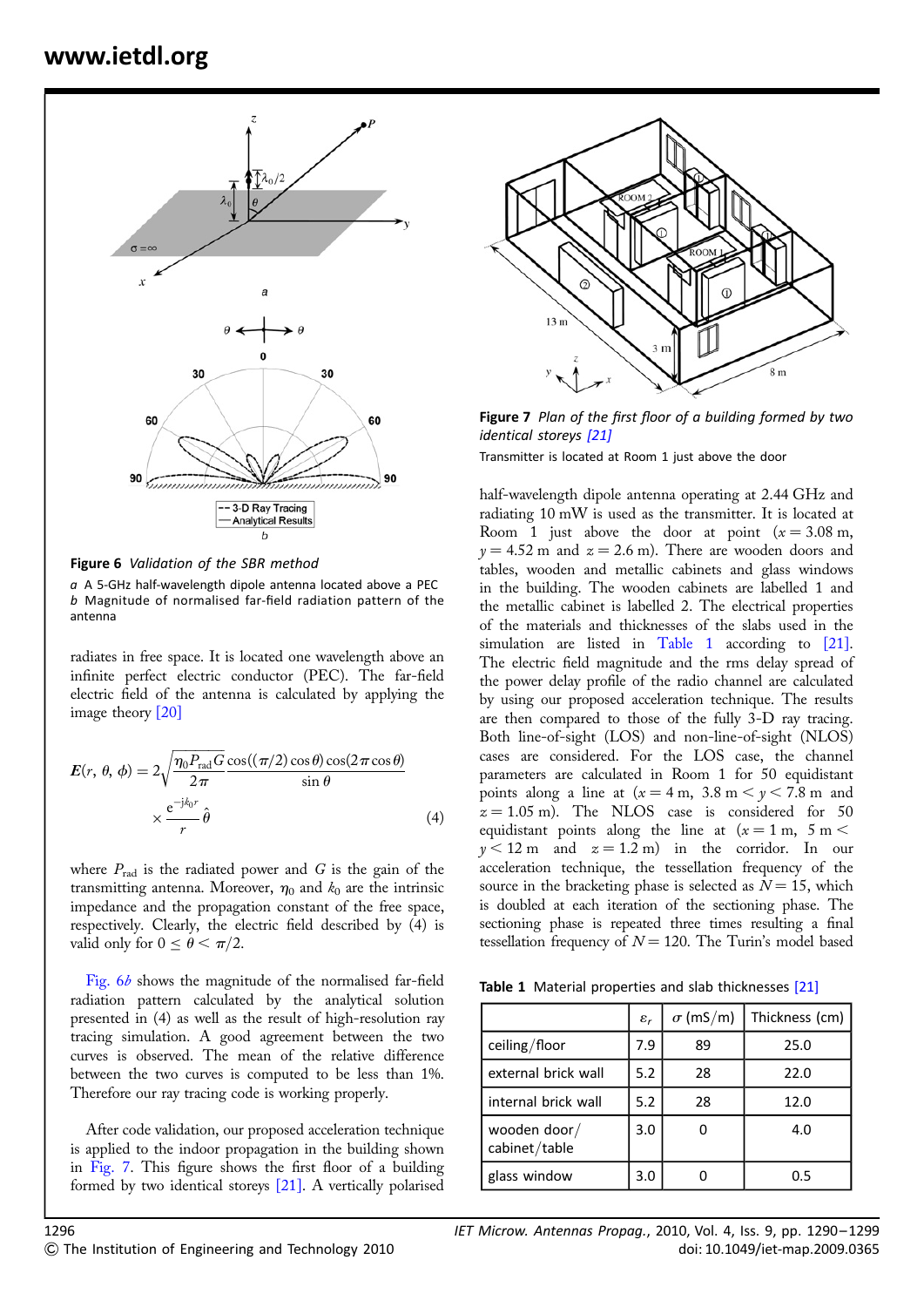

Figure 8 Radio channel parameters computed by our proposed method and fully 3-D ray tracing with  $N = 60$  compared to the reference solution (fully 3-D ray tracing with  $N = 120$ ) for LOS case

a Electric field magnitude

 $b$  rms delay spread



Figure 9 Radio channel parameters computed by our proposed method and fully 3-D ray tracing with  $N = 60$  compared to the reference solution (fully 3-D ray tracing with  $N = 120$ ) for NLOS case a Electric field magnitude

b rms delay spread

on finite duration Gaussian pulses is used to calculate the rms delay spread of the power delay profile of the radio channel [22]. A fully 3-D ray tracing with tessellation frequency of  $N = 120$  is considered as the reference solution. In each tracing procedure, the rays are traced until their magnitude falls below the predefined threshold. This threshold is chosen to be 50 dB below the magnitude of the strongest source ray at the reference distance of 1 m away from the transmitting antenna. The results are depicted in Figs. 8 and 9 for LOS and NLOS cases, respectively. Excellent agreement between the results is observed. There is, however, a little difference between the results. The source of the difference will be discussed later in this section.

All of the cases previously discussed were simulated by using a MATLAB code on a PC with Intel core 2 Duo, 3 GHz CPU and 4 GB of RAM. The processing gain and difference characteristics for both LOS and NLOS cases are summarised in Table 2. Processing gain is defined as the ratio of the simulation time of the reference solution to the simulation time of our proposed acceleration technique. It shows the amount of speedup obtained by applying our acceleration technique. The difference between the electric field magnitude (in dB) resulting from our proposed method and that of the reference solution is computed at each receiving point. These values are then used to obtain the mean (M) and standard deviation (SD) of the difference using the following equations

$$
M = \frac{1}{n} \sum_{i=1}^{n} \left| \left| E_{R}^{i} \right| - \left| E_{P}^{i} \right| \right| \tag{5}
$$

SD = 
$$
\left[\frac{1}{n}\sum_{i=1}^{n} (|E_{R}^{i}| - |E_{P}^{i}|)^{2}\right]^{1/2}
$$
 (6)

where  $n$  is the number of receiving locations, and  $\boldsymbol{E}_{\text{R}}^{i}$  and  $\boldsymbol{E}_{\text{P}}^{i}$ denote the total electric field vector at the ith receiving location computed by the reference solution and by our proposed acceleration technique, respectively. A high processing gain and acceptable difference characteristics are achieved. The processing gain depends on various parameters such as the termination threshold for the rays, losses of the walls and the number of receiving locations. In both LOS and NLOS cases simulated above, 50 points are considered as receiver locations. If results are to be computed for a smaller number of locations, the processing gain increases even more. This is because a smaller number of source rays will be detected at the receiver locations in each iteration of the algorithm. On the other hand, if the number of receiving locations increases, as is the case in radio planning, the simulation speedup is reduced. For a typical spatial resolution of  $1 \text{ m} \times 1 \text{ m}$ , the simulation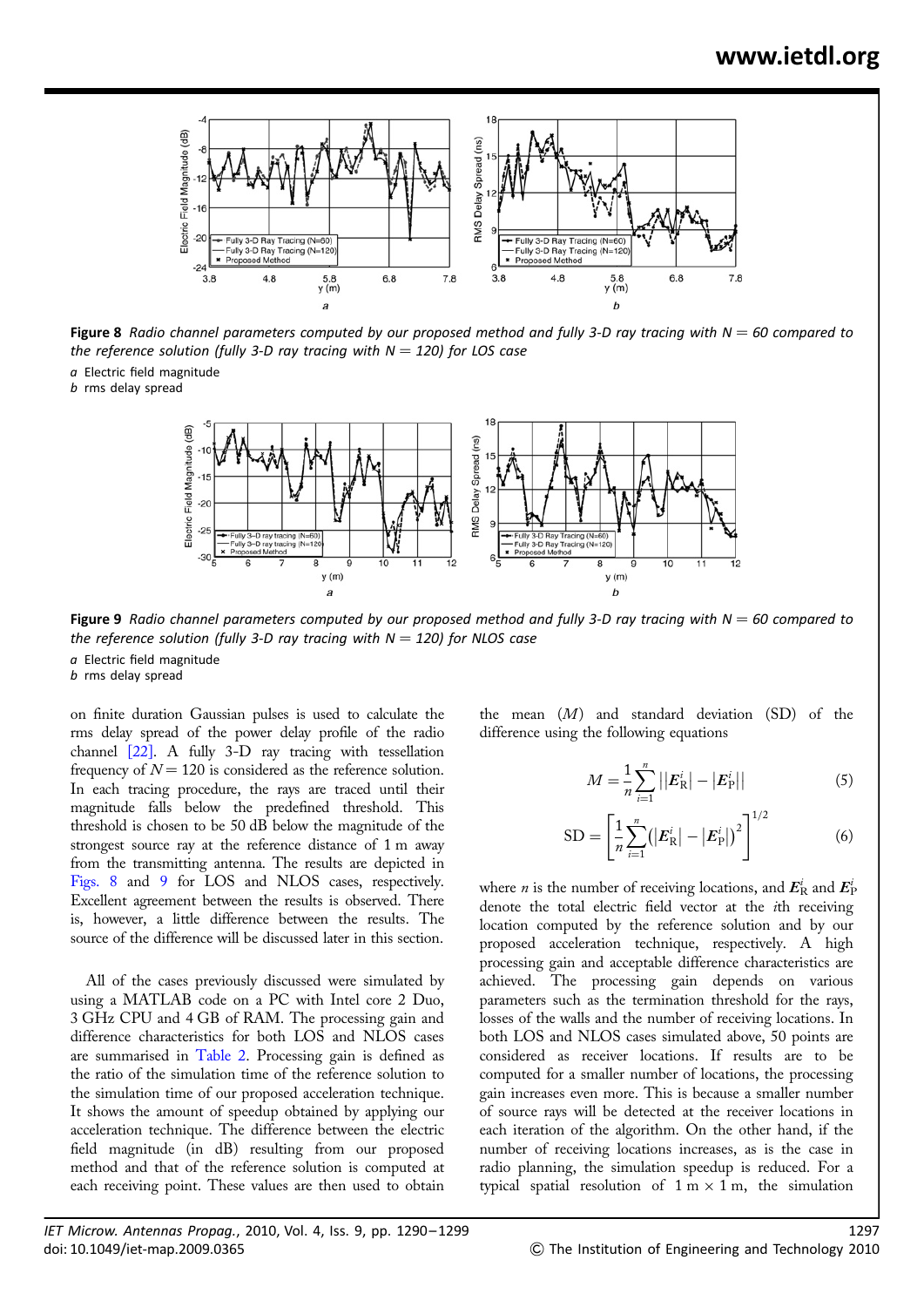|                                                             | LOS<br>path | NI OS<br>path |
|-------------------------------------------------------------|-------------|---------------|
| number of receiving locations                               | 50          | 50            |
| total number of traced source rays<br>in reference solution | 144 002     | 144 002       |
| total number of traced source rays<br>in proposed method    | 22.872      | 13 274        |
| processing gain, %                                          | 545         | 794           |
| average increment coefficient                               | 4.45        | 4.51          |
| electric field mean difference (dB)                         | 0.22        | 0.28          |
| electric field difference standard<br>deviation (dB)        | 0.26        | 0.29          |

Table 2 Processing gain and difference characteristics of our proposed method compared to the reference solution

speedup of the environment of Fig. 7 with the same input data as described above is reduced to 240%. However, the speedup is still noticeable. Furthermore, the proposed acceleration technique works well in situations where there are 'blind zones' (locations with very weak signal power) in the environment. In those cases, some compensation techniques such as minor changes in the location of the access point are performed by the system designer to improve the signal level in the blind zones. Therefore a limited number of points located in the blind zones needs to be checked after the compensation is done. A fast ray tracing simulation based on the proposed acceleration technique will be a very good choice for this purpose.

According to Table 2, the average value of the increment coefficient in the three iterations of the algorithm is almost 4.5. This is just a little above the optimal value of 4 that results in an acceptable computational burden.

In Figs. 8 and 9, two other graphs are depicted which show the results of a fully 3-D ray tracing simulation with a lower

Table 3 Results of our proposed method and fully 3-D ray tracing with  $N = 60$  compared to the reference solution

|                                                                                                | <b>IOS</b><br>path | NI OS<br>path |
|------------------------------------------------------------------------------------------------|--------------------|---------------|
| electric field mean difference of fully<br>3-D ray tracing with $N = 60$ (dB)                  | 1.04               | 1.14          |
| electric field mean difference of<br>proposed method (dB)                                      | 0.22               | 0.28          |
| electric field difference standard<br>deviation of fully 3-D ray tracing with<br>$N = 60$ (dB) | 0.81               | 1.24          |
| electric field difference standard<br>deviation of proposed method (dB)                        | 0.26               | 0.29          |

tessellation frequency, that is, with  $N = 60$ . This tessellation frequency is selected because its simulation time almost equals the simulation time of our proposed method. Table 3 compares the difference characteristics of these two results with respect to the reference solution. It is evident from Figs. 8, 9 and Table 3 that the result of our proposed method follows the reference solution much better than that of fully 3-D ray tracing simulation with  $N = 60$ . Therefore for the same simulation time, our proposed method performance is much better than a fully 3-D ray tracing simulation with a lower tessellation frequency.

The source of the difference between the results of our proposed method and the reference solution is the wellknown problem of large wavefronts. Since the bracketing phase starts with rather a low tessellation frequency, the wavefronts of the rays are relatively large. Hence, it is probable that the wavefronts of some rays hit more than one wall at some intersections. This problem can be fully solved by using the adaptive ray tube tracing (ADRTT) method [10] or ray-beam tracing [11]. In these methods, a ray tube that hits more than one wall is split into several ray tubes such that each newly generated ray tube hits only one wall. This situation was depicted in Fig. 1 earlier in this paper. We applied these methods to our proposed algorithm and eliminated the difference, but it reduced the processing gain significantly. For the LOS and NLOS cases described above, the speedup decreased from 545% and 794% to 103% and 105%, respectively, although complete cancellation of the difference with respect to the results of the reference solution was observed. However, the difference between our results and the reference solution is very small and can be absolutely neglected for engineering purposes. Therefore it is suggested that our proposed method be performed without ADRTT or ray-beam tracing techniques. Instead, the tessellation frequency in the bracketing phase should be selected properly (neither very low nor very high). The proper choice of tessellation frequency in the bracketing phase depends on the complexity of the indoor environment. A more complex case requires a higher tessellation frequency. However, a number between 10 and 20 seems to be a proper choice according to the authors' experiences.

## 4 Conclusions

A new acceleration technique for the ray tracing algorithm based on the idea of line search theory is presented in this paper. Instead of reducing the number of intersection tests, our proposed method reduces the number of traced source rays by finding the solid angles around the transmitter that transport electromagnetic power to the receiver. Then, high-resolution rays are sent out only in these solid angles and the procedure continues iteratively until a high enough resolution is achieved. Since a few rays are traced in each iteration, high resolution can be achieved within an acceptable simulation time. A small difference between the results of our proposed method and the fully 3-D